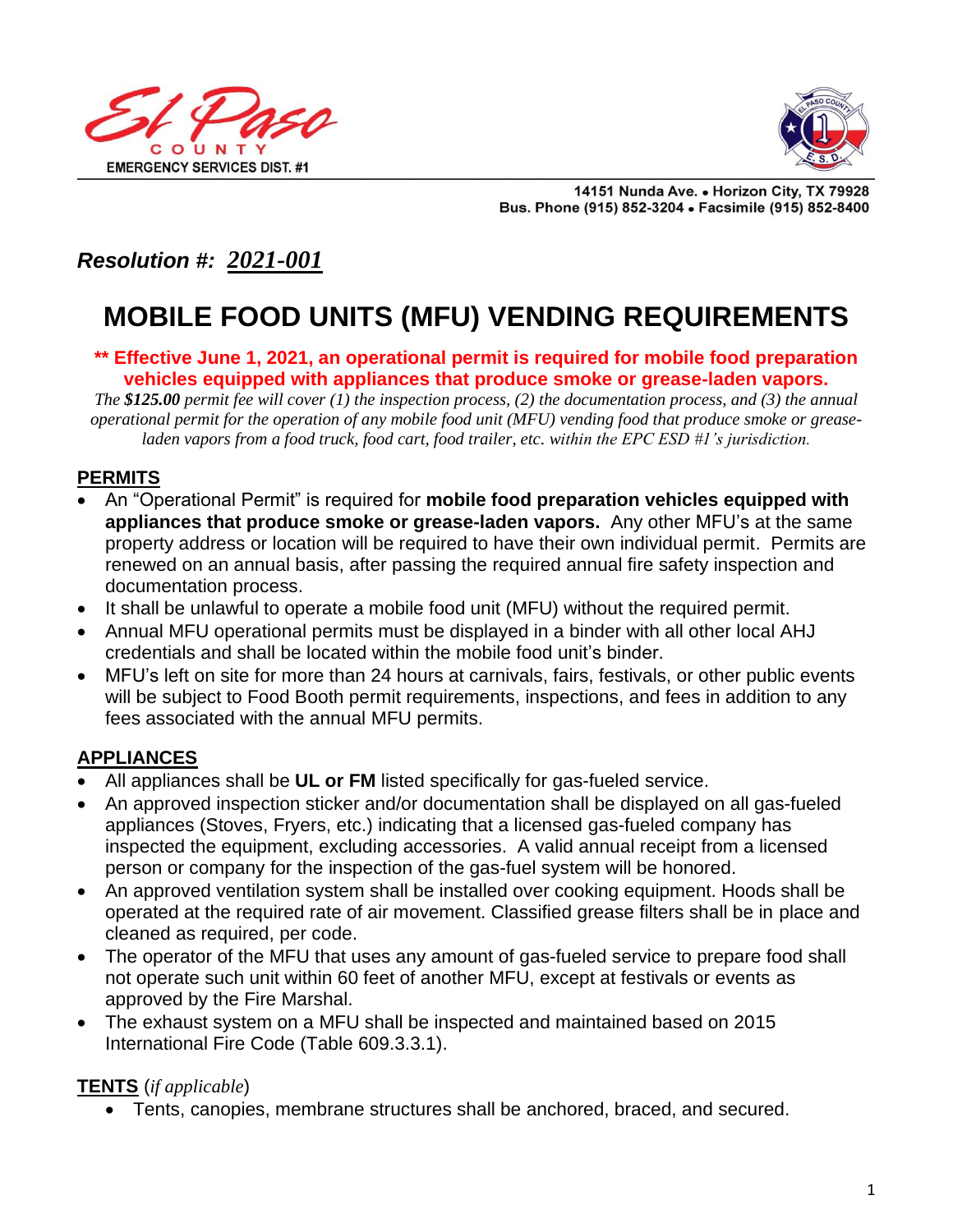# **ELECTRICAL**

• All electrical wiring shall comply with the Electrical Codes: NEC; NFPA 70; and the 2015 International Fire Code.

## **BAFFLES AND CLOSURES**

- All deep-fat fryers shall have a steel baffle between the fryer and surface flames of an adjacent appliance. The baffle / barrier shall be 8 inches in height.
- A closing lid shall be required on the fryer with latching mechanisms that secure it in the open & closed positions. (*Exception: fryers installed under a fixed pipe extinguishing system*).

#### **FIRE EXTINGUISHERS**

- A fire extinguisher is required in all MFU's.
- A minimum one **3A10BC** portable fire extinguisher mounted in a conspicuous place within the kitchen area ( *for the kitchen area and the portable generator* ).
- All portable fire extinguishers shall be serviced, inspected, and tagged annually.
- In addition to any other required fire extinguisher, all MFU's that have a deep fryer in place shall have a **Class K** portable fire extinguisher for up to four fryers having a maximum cooking medium capacity of 80 pounds each. For every additional group of four fryers having a maximum cooking capacity of 80 pounds each, an additional class K extinguisher will be required. For individual fryers exceeding 6 square feet in surface area, class K extinguishers will be installed in accordance with manufacturers' recommendations.

#### **EMERGENCY EGRESS WITHIN THE MFU**

- Emergency egress shall comply.
- MFU's shall have a clear, unobstructed height over the aisle-way portion of the unit of at least 74 inches from floor to ceiling, and a minimum of 30 inches of unobstructed horizontal aisle space.
- Should travel distance from any portion of the interior exceed 15 feet, the mobile food units shall have a minimum of two exits located remote from each other and so arranged as to provide a means of unobstructed travel to the outside of the vehicle.
- ❖ A secondary means of egress shall be located remote of the main exit door, with an unobstructed minimum passage of 24" X 24 " to the outside. The bottom of this secondary means of egress shall not be more than four (4) feet above the vehicle floor or a readily accessible horizontal surface capable of supporting a weight of 300 pounds minimum opening to the outside.
- ❖ The latch mechanism of any exit facility shall be operable by hand, and shall not require the use of a key or special knowledge for operation from the inside. The secondary exit shall be labeled with the word **"EXIT"** with 2 inch minimum letters on contrasting background.

#### **GENERATOR REFUELING**

Refueling of generators shall be performed in an approved location not less than 20-feet from the MFU. Fuel shall be stored in a **UL or FM** approved flammable liquid safety container in an approved location. Generators shall be grounded in an approved method. Generators shall not be refueled in areas occupied by the public.

#### **GAS-FUELED APPLIANCE**

- Shall comply with the appropriate gas-fueled code.
	- o International Fuel Gas Code, NFPA 58 & NFPA 54.